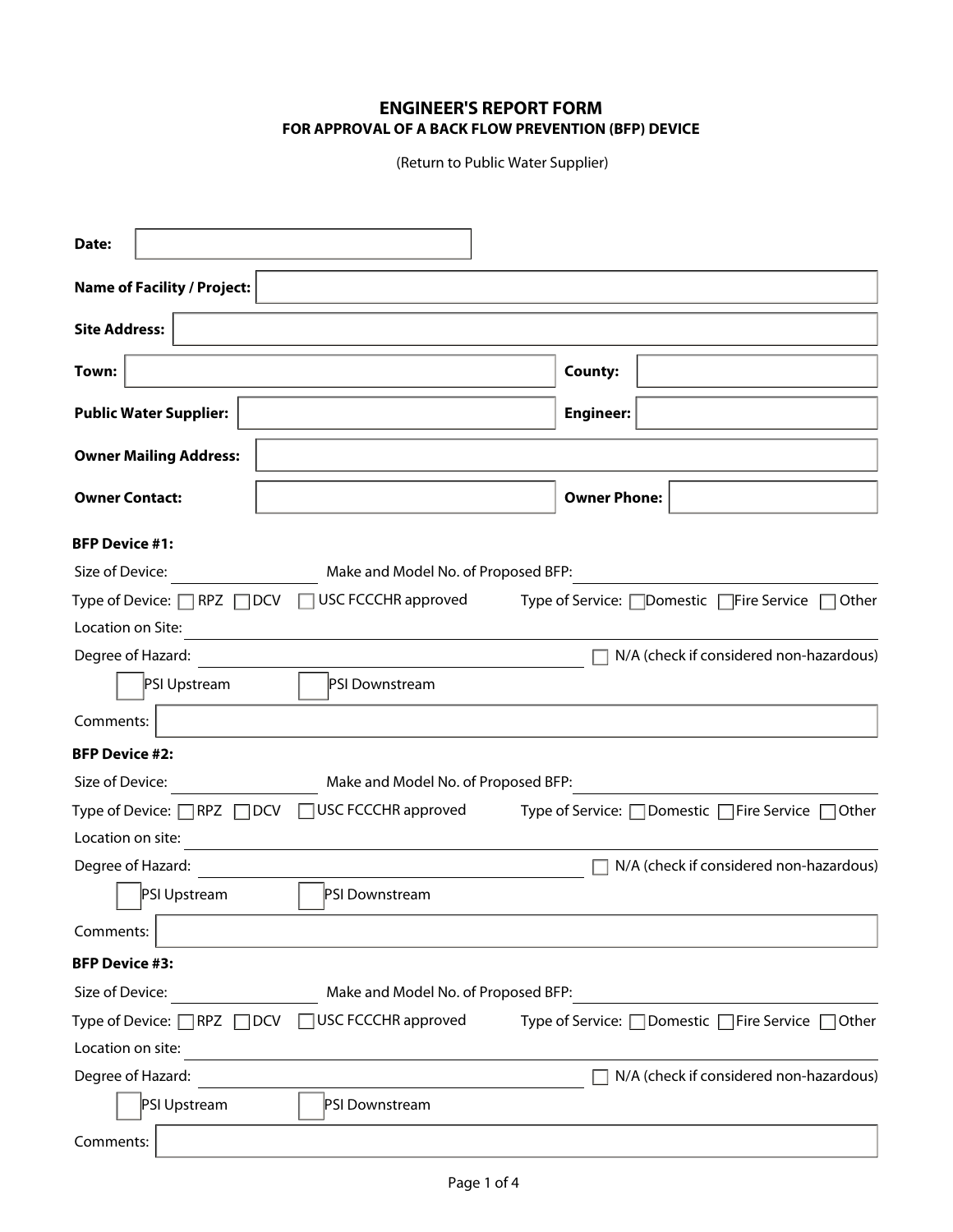|--|--|

| 1. | Facility / Project Classification ( Check All That Apply):                                                                                                                                                                                   |                                                                                              |                                                                                                             |                  |  |  |
|----|----------------------------------------------------------------------------------------------------------------------------------------------------------------------------------------------------------------------------------------------|----------------------------------------------------------------------------------------------|-------------------------------------------------------------------------------------------------------------|------------------|--|--|
|    | Residential Multi Family; No. of Units?                                                                                                                                                                                                      |                                                                                              | <b>Funeral Home</b>                                                                                         |                  |  |  |
|    | Single Retail Store                                                                                                                                                                                                                          |                                                                                              | School - Public / Private                                                                                   |                  |  |  |
|    | Multiple Retail Stores / Plazas                                                                                                                                                                                                              |                                                                                              | Country Club / Golf Course                                                                                  |                  |  |  |
|    | Single Business;<br>Type?                                                                                                                                                                                                                    |                                                                                              | Church / Religious Center                                                                                   |                  |  |  |
|    | Multiple Business; Professional / Office Building                                                                                                                                                                                            |                                                                                              | Nursery / Garden Store                                                                                      |                  |  |  |
|    | Food Service / Restaurant                                                                                                                                                                                                                    |                                                                                              | Health Club / Community Center                                                                              |                  |  |  |
|    | Laundromats / Dry Cleaners                                                                                                                                                                                                                   |                                                                                              | Automotive Sales / Service Center                                                                           |                  |  |  |
|    | No. of Rooms?<br>Hotel / Motel;                                                                                                                                                                                                              |                                                                                              | Grocery                                                                                                     |                  |  |  |
|    | Car Wash                                                                                                                                                                                                                                     |                                                                                              | Medical Center / Nursing Home / Hospital                                                                    |                  |  |  |
|    | Other: (Identify)                                                                                                                                                                                                                            |                                                                                              |                                                                                                             |                  |  |  |
| 2. | How many stories (floors) will the facility have?                                                                                                                                                                                            |                                                                                              |                                                                                                             |                  |  |  |
| 3. |                                                                                                                                                                                                                                              | What is the square footage of floor space where the BFP is located within the facility?      |                                                                                                             |                  |  |  |
|    | 4. What is the expected maximum domestic flow rate(GPM)?                                                                                                                                                                                     |                                                                                              | <b>GPM</b>                                                                                                  |                  |  |  |
|    | What is the average daily consumption (Gallons)?                                                                                                                                                                                             |                                                                                              | <b>GPD</b>                                                                                                  |                  |  |  |
|    | What is the size of the domestic service?                                                                                                                                                                                                    |                                                                                              |                                                                                                             |                  |  |  |
| 5. |                                                                                                                                                                                                                                              |                                                                                              | Will the facility / project receive domestic water supply from a secondary source? If Yes, note type below: | Yes<br>No        |  |  |
|    | Well                                                                                                                                                                                                                                         | Cistern<br>Other: (Identify)                                                                 |                                                                                                             |                  |  |  |
| 6. | Will the facility have a fire service?                                                                                                                                                                                                       | If YES, answer questions A through F below; If NO, go to question #7.)                       |                                                                                                             | Yes<br><b>No</b> |  |  |
|    | Will the fire service have a fire pump? If YES, what will the pressure be in the Authority's main at the<br>Α.<br>Yes<br>No<br>point of connection during maximum flow?                                                                      |                                                                                              |                                                                                                             |                  |  |  |
|    | Is the facility located within 1,700 feet of an alternative source of water (retention pond, lake, river,<br>В.<br>canal, etc.) from which fire equipment could draw from (draft) in the event of a fire?<br>Yes<br>If YES, please describe: |                                                                                              |                                                                                                             |                  |  |  |
|    |                                                                                                                                                                                                                                              |                                                                                              |                                                                                                             | No               |  |  |
|    |                                                                                                                                                                                                                                              |                                                                                              |                                                                                                             |                  |  |  |
|    |                                                                                                                                                                                                                                              |                                                                                              |                                                                                                             |                  |  |  |
|    | What is the size of the fire service?<br>C.                                                                                                                                                                                                  |                                                                                              |                                                                                                             |                  |  |  |
|    | What is the maximum flow rate of the fire service?<br>D.                                                                                                                                                                                     |                                                                                              | <b>GPM</b>                                                                                                  |                  |  |  |
|    | Check all that apply to the facility's fire system:<br>Е.                                                                                                                                                                                    |                                                                                              |                                                                                                             |                  |  |  |
|    | Wet System                                                                                                                                                                                                                                   | Dry System                                                                                   | Other: (Identify)                                                                                           |                  |  |  |
|    | Fire Hydrants                                                                                                                                                                                                                                | <b>Pumper Connections</b>                                                                    |                                                                                                             |                  |  |  |
|    |                                                                                                                                                                                                                                              |                                                                                              |                                                                                                             |                  |  |  |
|    | $\Box$ 1<br>$\overline{2}$                                                                                                                                                                                                                   | F. What is the AWWA Manual M-14 class of sprinkler service? Check applicable code:<br>4<br>3 | 5<br>N/A<br>6                                                                                               |                  |  |  |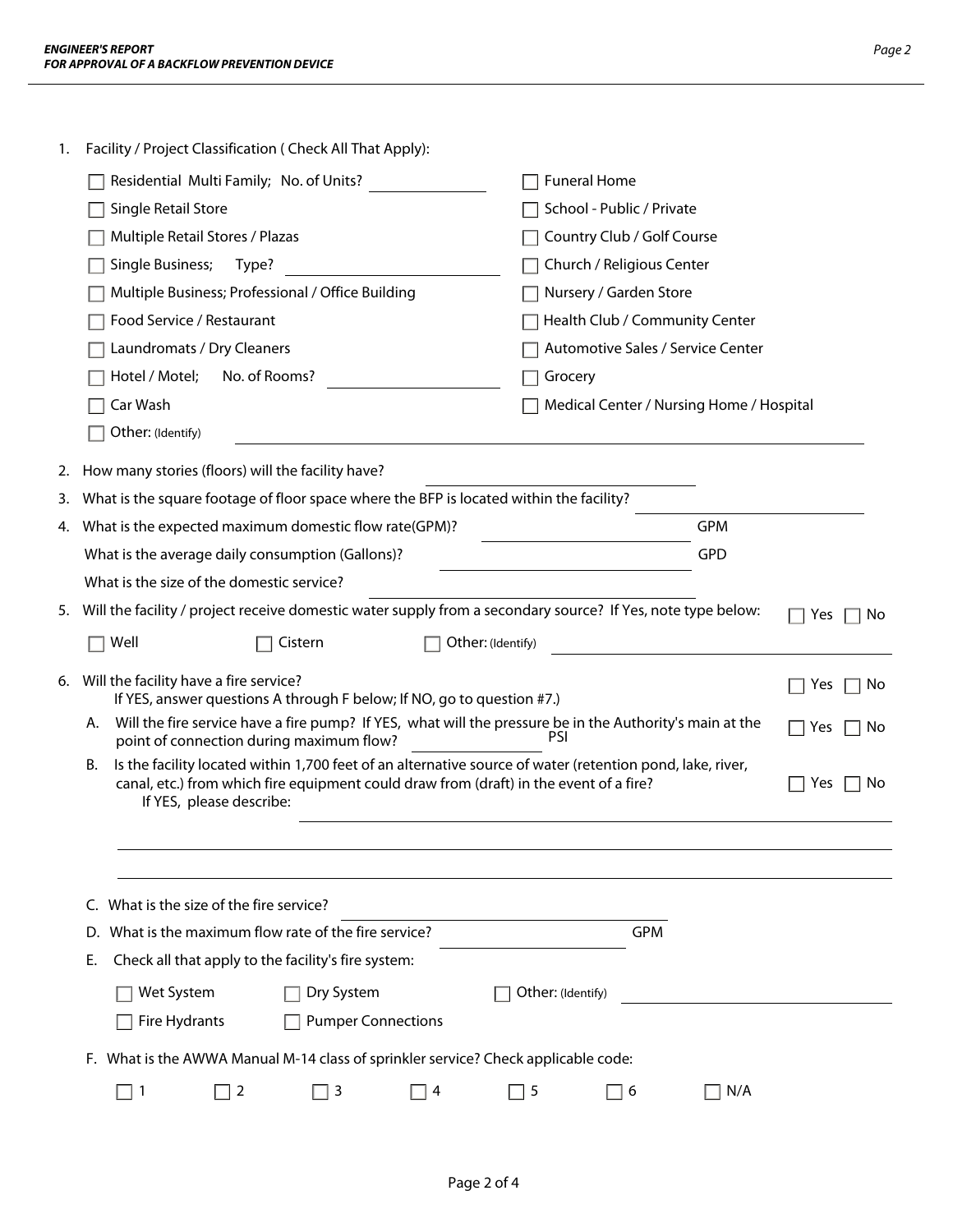|                                                                                                                                                                | 7. Please indicate method of Sewage Disposal:                                                                                                                                                                                                          |            |           |  |
|----------------------------------------------------------------------------------------------------------------------------------------------------------------|--------------------------------------------------------------------------------------------------------------------------------------------------------------------------------------------------------------------------------------------------------|------------|-----------|--|
|                                                                                                                                                                | <b>Public Sewer</b><br><b>Private Septic</b><br>Other: (Identify)                                                                                                                                                                                      |            |           |  |
|                                                                                                                                                                | 8. Will the facility require a booster pump on the domestic service?<br>If YES, what will the pressure be in the Authority's main at the point of connection during                                                                                    | Yes.       | No        |  |
|                                                                                                                                                                | 9. Check if use of water may present the potential backflow prevention hazard below:                                                                                                                                                                   |            |           |  |
|                                                                                                                                                                | Chemical additives (i.e. boiler feed corrosion inhibitors, antifreeze loops,<br>Stagnant Water (i.e. from infrequent use, external<br>single wall heat exchanges, or required within fire service, slop sinks, etc.)<br>connections, slop sinks, etc.) |            | N/A       |  |
|                                                                                                                                                                | 10. Will the facility have an underground lawn/landscape irrigation system?                                                                                                                                                                            | Yes        | No        |  |
|                                                                                                                                                                | 11. Will the facility require connections between the heating and /or cooling systems and the water supply<br>systems?                                                                                                                                 | Yes        | No        |  |
|                                                                                                                                                                | 12. Is there a need for parallel/dual backflow preventers because the facility requires a continuous water<br>supply? (If YES, a parallel backflow prevention system will be required.)                                                                | Yes        | No        |  |
|                                                                                                                                                                | 13. Is the facility located within the 100-year flood plain?<br>(If YES, a Reduced Pressure Zone (RPZ) backflow prevention device must be installed 12 inches above the 100-year flood<br>plain elevation.)                                            | Yes        | No        |  |
|                                                                                                                                                                | 14. Will the area where the Back Flow Preventer (BFP) is located be adequately heated to prevent freezing?                                                                                                                                             | Yes        | No        |  |
|                                                                                                                                                                | 15. Will the area where the BFP is located be adequately lighted to allow for maintenance and testing of the<br>device?                                                                                                                                | Yes        | No.       |  |
|                                                                                                                                                                | 16. Will the BFP be located in a vault, basement, and / or located below grade?                                                                                                                                                                        | Yes        | ∣ No      |  |
|                                                                                                                                                                | 17. Will a Reduced Pressure Zone (RPZ) type BFP device be required?   Yes   No If YES, please answer Questions A- C below:                                                                                                                             |            |           |  |
| А.                                                                                                                                                             | Will the RPZ drain to a crock or other holding container, which will require pumping to final discharge?<br>If YES, please describe:                                                                                                                   | $\Box$ Yes | No        |  |
|                                                                                                                                                                |                                                                                                                                                                                                                                                        |            |           |  |
| B. Is the drain for the RPZ relief port adequately sized to accommodate a full discharge (dump)<br>from the relief port without flooding the surrounding area? |                                                                                                                                                                                                                                                        |            | Yes<br>No |  |
| Please indicate where the RPZ relief port drain line discharges to:<br>C.                                                                                      |                                                                                                                                                                                                                                                        |            |           |  |
|                                                                                                                                                                | Sanitary Sewer Lateral<br>Private Septic System                                                                                                                                                                                                        |            |           |  |
|                                                                                                                                                                | Storm Sewer Lateral<br>Other: (Identify)<br>the control of the control of the control of the control of the control of                                                                                                                                 |            |           |  |
|                                                                                                                                                                | Outside Grade<br>N/A                                                                                                                                                                                                                                   |            |           |  |

18. Are there any existing BFPs / containment devices within the facility? If yes, attach sheet indicating the make, model, size,<br>and serial number of the device, and enclose current annual test reports for those devices. and serial number of the device, and enclose current annual test reports for those devices.